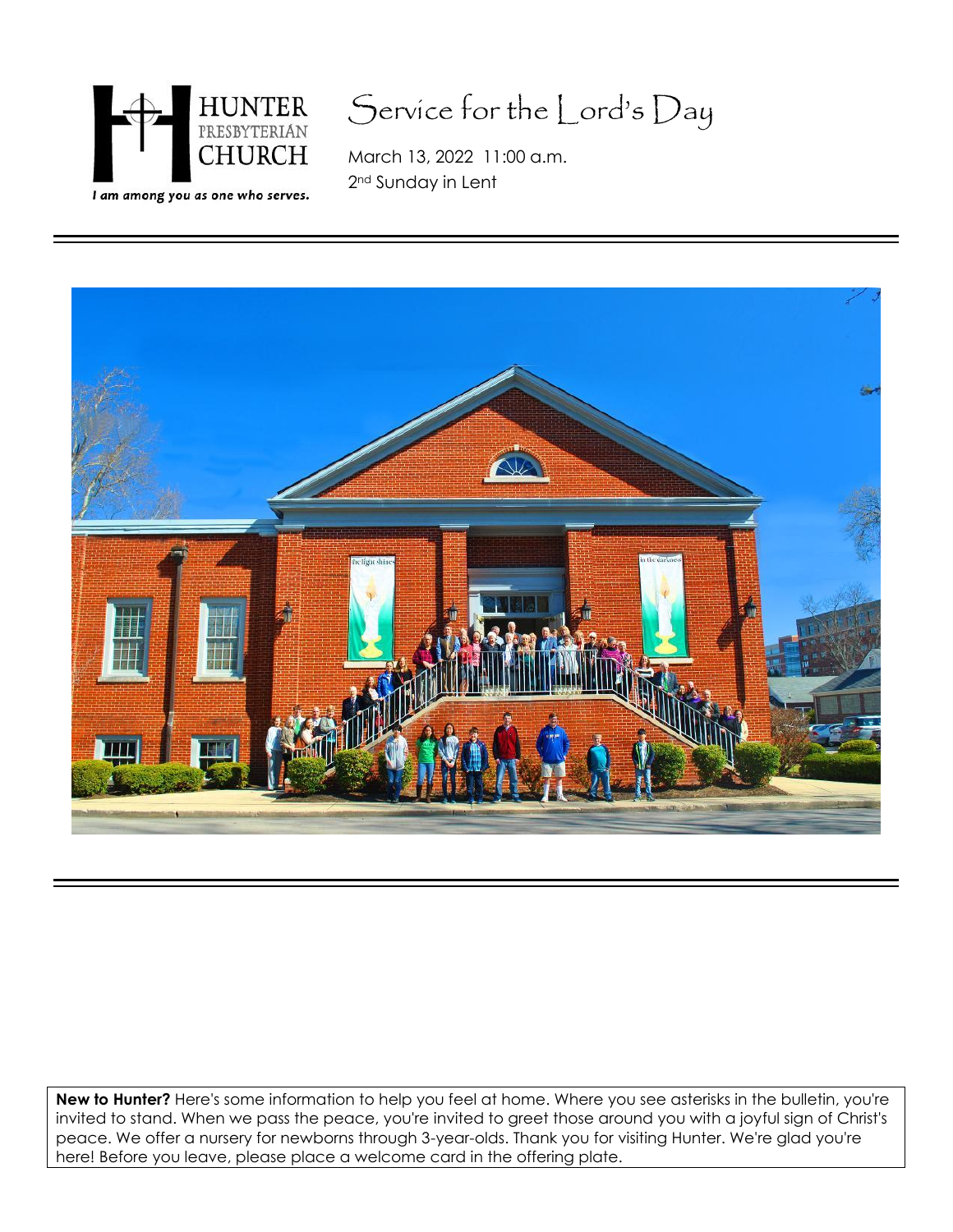## GATHERING AROUND THE WORD

Prelude The Colory Be To Jesus, Who in Bitter Pains" arr. Quentin Thomas Welcome & Announcements \*Call to Worship Lord show us the way **Set our feet on higher ground** Instill in us the true way of faithfulness **That our lives may reveal Your Glory.** Adorning the Lenten Tree **Roger Guffey** \*Hymn 458 "Thy Word Is a Lamp unto My Feet" THY WORD Verse 2 **I will not forget Your Love for me and yet My heart forever is wandering Jesus be my guide and hold me to your side I will love you to the end. Refrain… Thy word is a lamp unto my feet…** Prayer of Confession **Many roads lay before us. Many ways cry out for us to follow. Many voices call for our attention. Many temptations beckon us to follow a lesser way. In the midst of conflicting voices and conflicting ways we find ourselves paralyzed and unable to move out. Come again to us, Lord. Guide us by Your Spirit. Show us the true way. Light the path that leads to righteousness. Illumine before us the way of faith. We are lost without Your guiding Word. Speak again and send us along Your true path. Amen.** *(moment for silent reflection)* Hymn #434 **Example 3 ASSESS** The Mestore in Us, O God" BAYLOR (Vs. 1) Assurance of Pardon

\*Passing of the Peace

May the peace of our Lord Jesus Christ be with you all. **And also with you.**

## HEARING THE WORD

| Prayer for Illumination                   |                    |                |  |  |
|-------------------------------------------|--------------------|----------------|--|--|
| Reading from the Old Testament            | Psalm 1            | (O.T., p. 489) |  |  |
| Reading from the New Testament            | Matthew $4:1-11$   | (N.I., p. 3)   |  |  |
| Holy Wisdom. Holy Word. Thanks be to God. |                    |                |  |  |
| Message                                   | "Finding the Path" | Ray Mendenhall |  |  |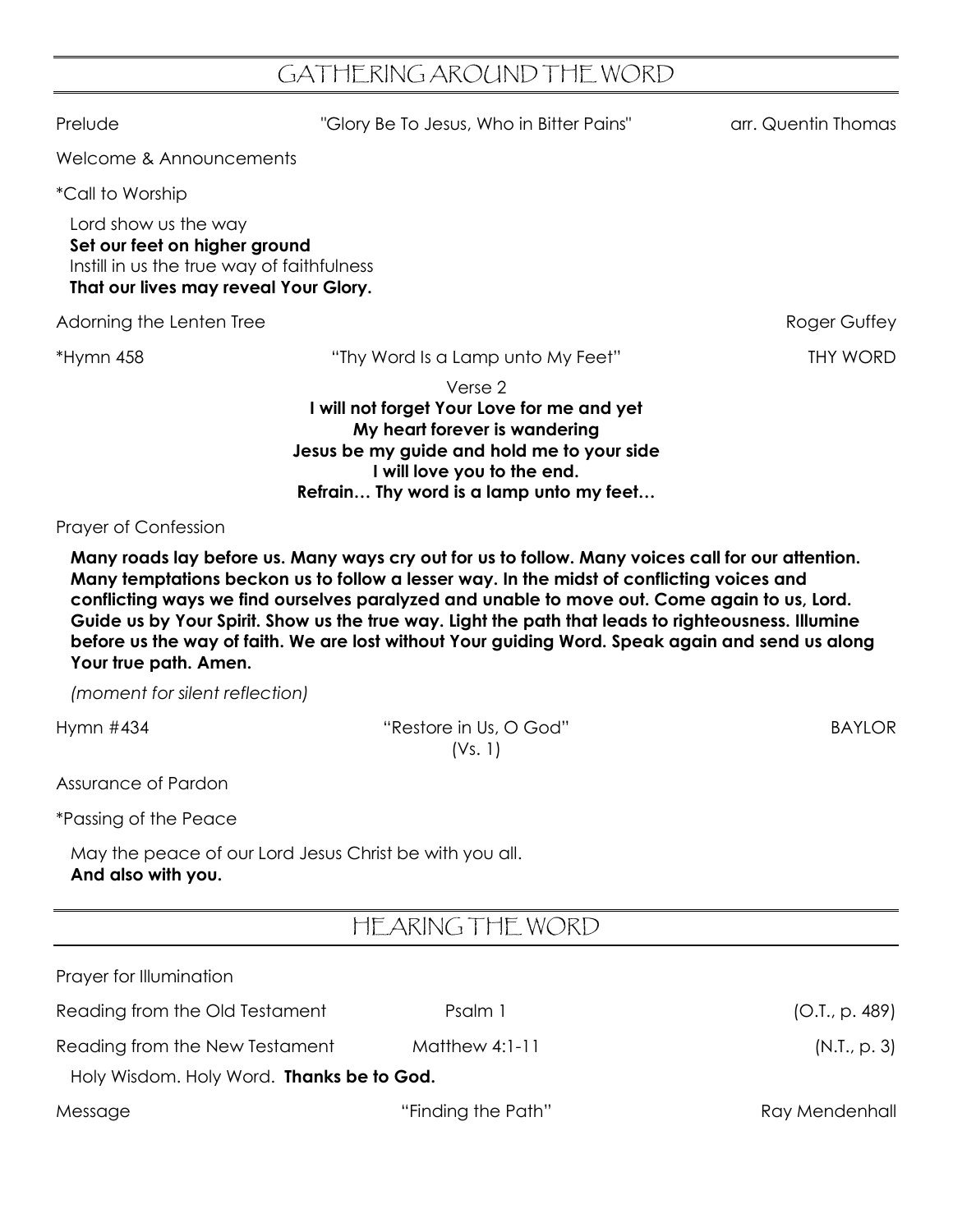#### RESPONDING TO THE WORD

| Choral Anthem                       | "Teach me, O Lord, the way of Thy statutes"     | Thomas Attwood  |  |
|-------------------------------------|-------------------------------------------------|-----------------|--|
| Prayers of the People               |                                                 |                 |  |
| Presenting Our Tithes & Offerings   |                                                 |                 |  |
| Offertory                           | "Fairest Lord Jesus"                            | arr. Dale Wood  |  |
| Prayer of Thanksgiving & Dedication |                                                 |                 |  |
| *Hymn 286                           | "Breathe on Me, Breath of God"                  | <b>TRENTHAM</b> |  |
| *Charge & Benediction               |                                                 |                 |  |
| $*Hymn 568$                         | "Amen"                                          | AMEN (Haugen)   |  |
| Postlude                            | Sortie in D major from Pièces posthumes, No. 41 | César Franck    |  |
| Depart in Peace                     |                                                 |                 |  |

\*Please stand as you are able.

Household Prayer: Almighty God, whose Son was revealed in majesty before he suffered death upon the cross: Give us Faith to perceive his Glory, that we may be strengthened to bear our cross, and be changed into his likeness, from glory to glory; through Jesus Christ our Lord, who lives and reigns with you in the unity of the Holy Spirit, one God, now and forever. Amen.